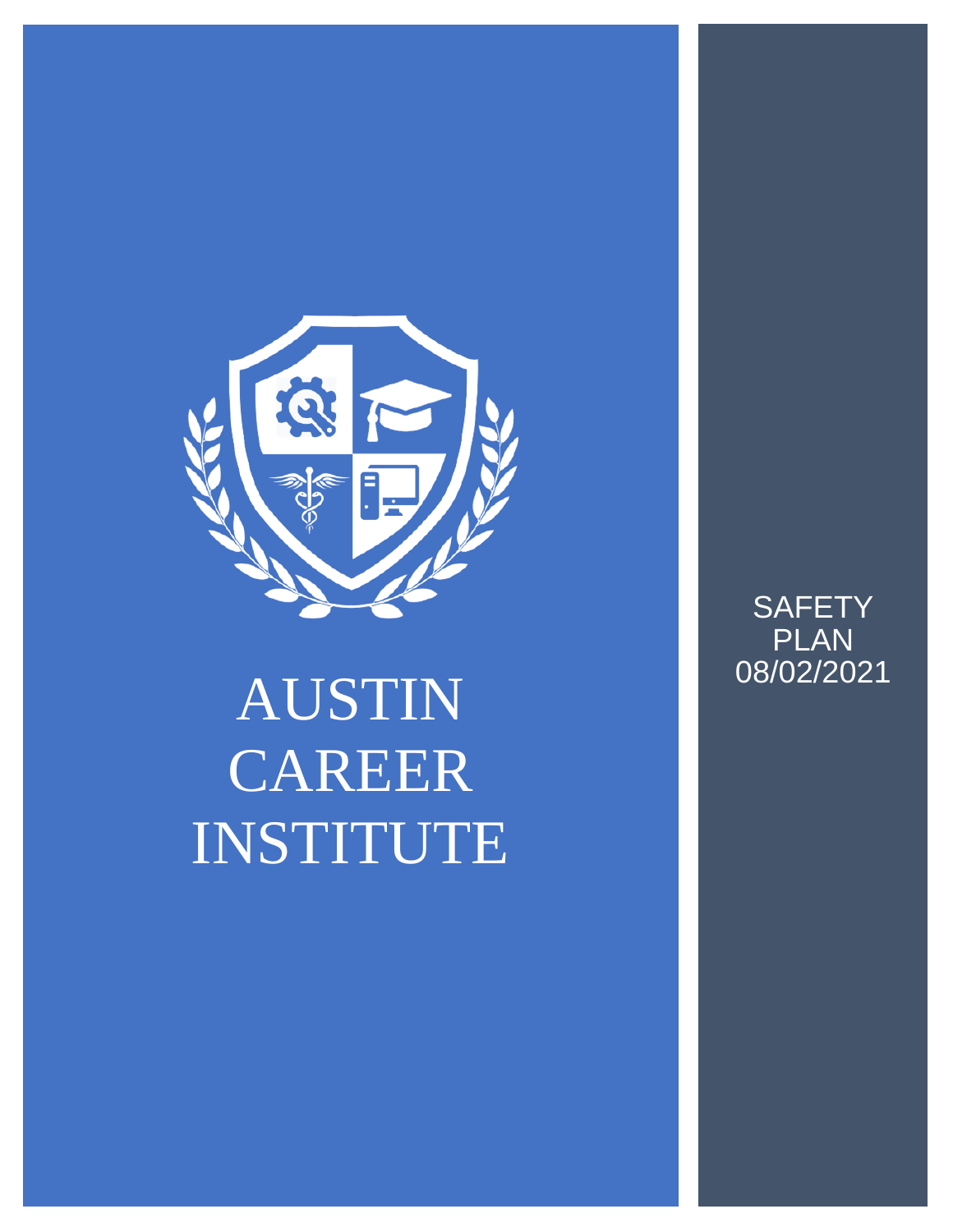# Table of Contents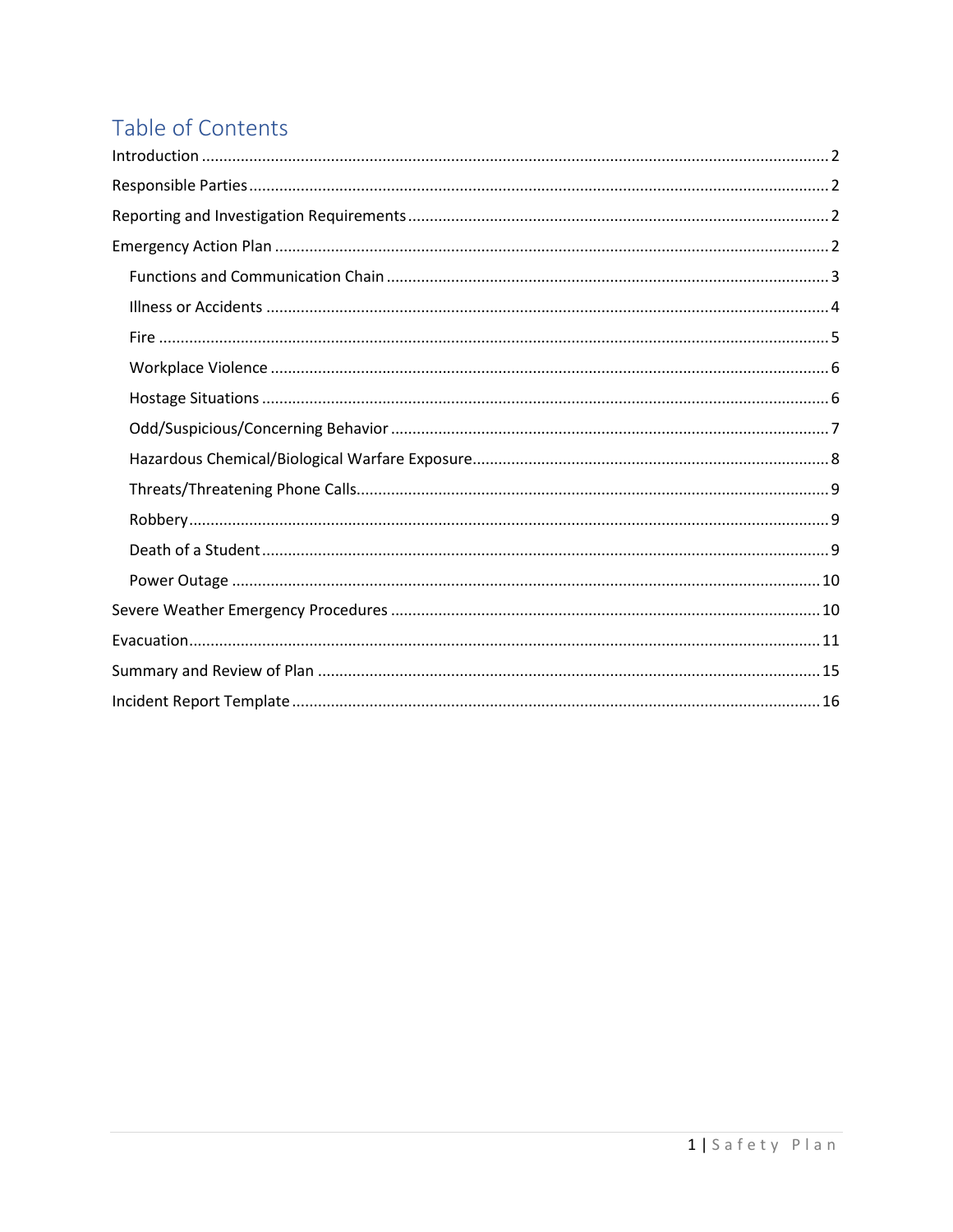# <span id="page-2-0"></span>Introduction

Austin Career Institute (ACI) is dedicated to a safe and orderly learning environment. This Safety Plan is intended to be a guideline for faculty and staff to possibly prevent and resolve unexpected or unplanned events that physically or emotionally threaten staff and/or students. The best preparation for an actual emergency is awareness in advance and proper preventive measures. All staff members are expected to review and know the information presented in this plan, which is provided to all new employees and reviewed annually.

Familiarization and practical exercises are the keys to preparedness in an emergency. Every staff member of ACI should share appropriate drill and safety information with all students with whom they work. There are emergency situation recommendations available on the ACI learning management system and available in hard copy at the reception desk. The funding and management of this plan supports the institutional goals, objectives and future growth of ACI by ensuring that growth is sustainable and contingencies are in place.

The Safety Plan is evaluated and reviewed and revised at least annually. Faculty, students, and advisory boards are encouraged to provide recommendations related to this plan.

# <span id="page-2-1"></span>Responsible Parties

The Campus Director is instructed and required to notify a member of the school's administration whenever an unusual event, emergency or crisis arises. During daytime operations, several administrators will be available; during evening hours, staff or faculty should contact the Director at the following emergency contact number:

## **After hour contact phone number: 512-371-0100**

# <span id="page-2-2"></span>Reporting and Investigation Requirements

In the case that an emergency, accident, illness or other safety issue arises, handle the situation and then complete the Incident Report Form included at the end of this Safety Plan. Remain alert and observant of the time, surroundings, and people involved in the incident so you can include those details with your report. *Be as specific as possible.* Once the report is completed, give it to the Campus Director as soon as possible, but never longer than 24 hours after the incident.

Incidents are investigated by the administration as deemed necessary. The Incident Report Form is used as the basis for the investigation. People that are involved in the incident will be interviewed as well. A report of the investigation will be completed by the Director. Policy and/or procedure changes resulting from the investigation of this incident are shared with staff and students as necessary.

# <span id="page-2-3"></span>Emergency Action Plan

ACI requires all employees to perform their job functions as safely as possible. This part of the plan is designed to assist with this requirement. Priorities of the Plan are to: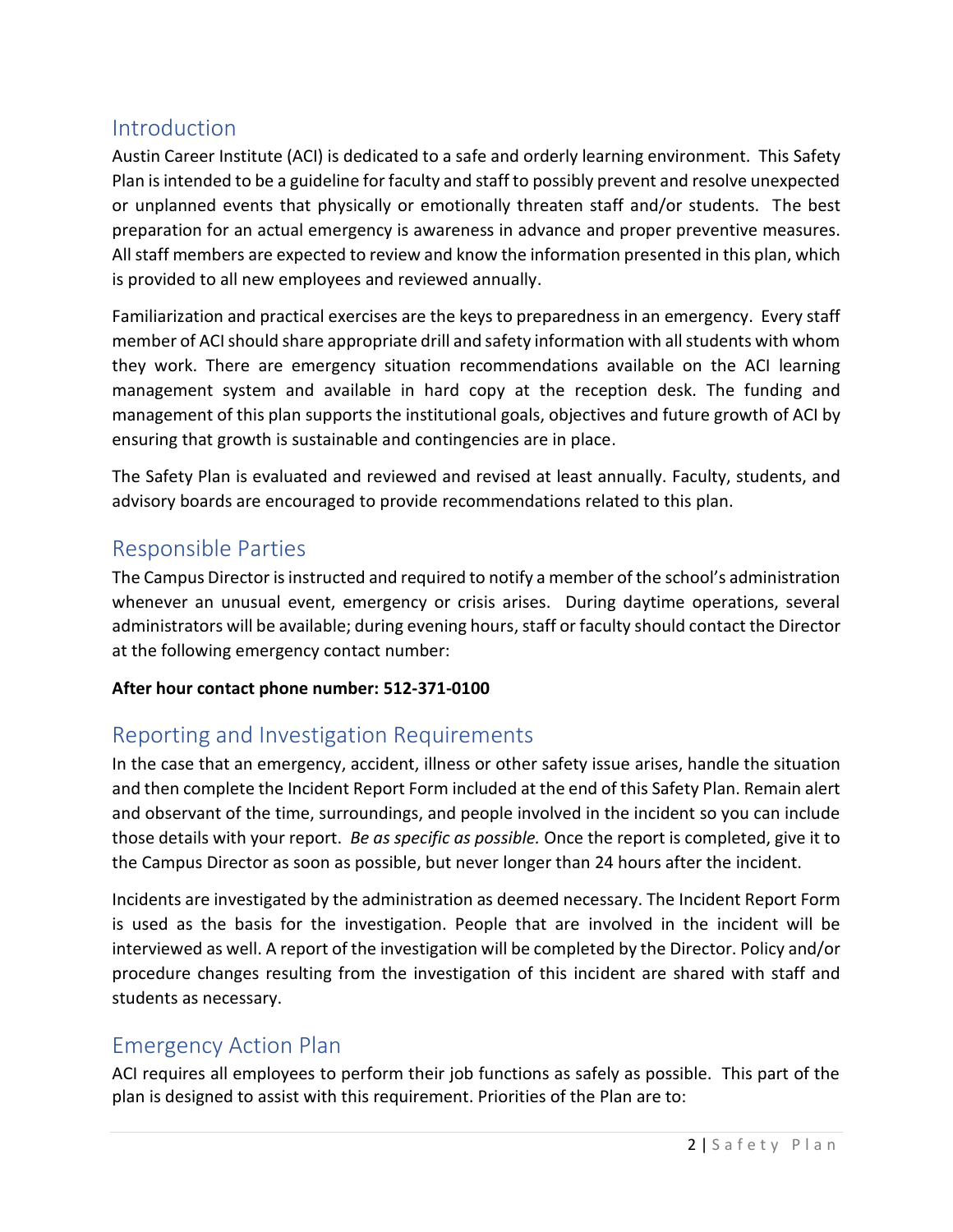- Ensure the safety of all personnel
- Minimize interruptions to normal business operations
- Mitigate damage to the physical property
- Establish alternative means of operation in advance provide for smooth restoration of the headquarters facility

Based on the nature of the emergency, the Director will be responsible for accounting for people, notifying families, etc. When an accident occurs that involves physical injury, such must be reported immediately. Follow the steps below to ensure proper handling of an injury:

- 1. In a medical emergency, call 911 immediately and begin providing aid.
- 2. All accidents resulting in physical injury are to be reported to the Director.
- 3. Ensure that faculty/staff, students, and guests are moved away from any dangers posed at an accident scene.
- 4. Do not approach an accident scene unless it is safe to do so. If the scene is unsafe, keep everyone away and wait for the Director to arrive.
- 5. Texas law prohibits dispensing medication or the treatment of injuries by anyone except a licensed or certified medical person. Faculty and staff members may administer basic First Aid, if trained to do so, when obviously needed.
- 6. The decision to call Paramedics and/or the students' parents will be made by the Director or by an administrator.

## <span id="page-3-0"></span>Functions and Communication Chain

In the event of an emergency, the functions of the administrators are to:

- Provide emergency notification as quickly as possible
- Provide initial identification and counts of employees
- Assign employees to specific emergency tasks
- Provide continuous information to emergency personnel communicate with the employees and families

In the event of an emergency, the Director and the campus administrators will attempt to contact and notify all those that might be immediately impacted by the situation. Instructions/suggestions will be provided as clearly and expediently as possible, given the uniqueness of each individual situation. Communication modes may include:

- Telephone calls and text messages to individual classrooms and offices
- Word of mouth by staff members going room to room to pass along information
- Emergency message on the e-mail and LMS systems
- Any other means of communication deemed appropriate and feasible given the uniqueness of each situation.

Activation of the Emergency Plan are based on the level of the emergency, as described below.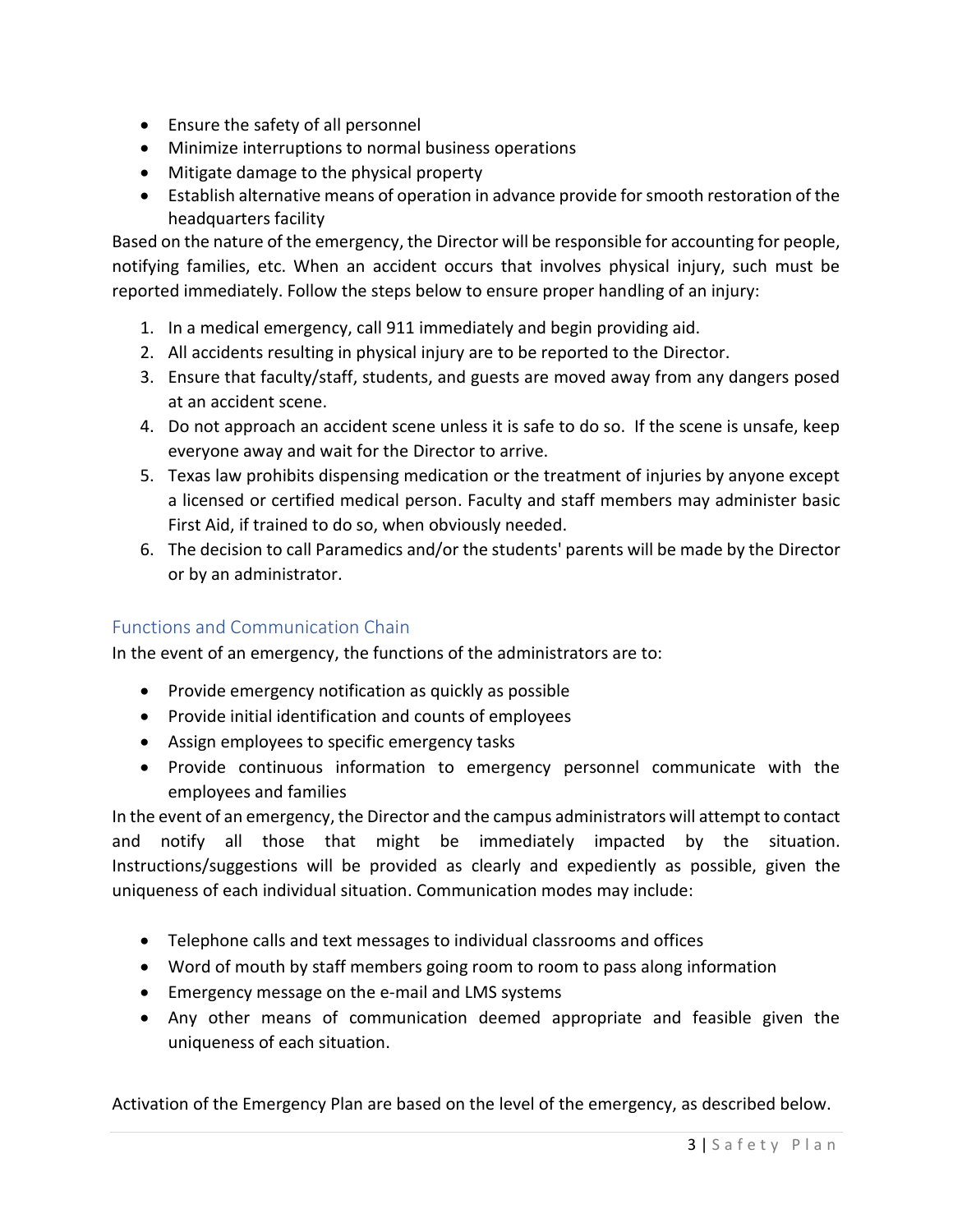**Level 1** – *Minor incident* that is quickly resolved with internal resources or limited help. The Emergency Plan is not activated.

**Level 2** – *Major emergency* that impacts sizable portions of the institution's facilities that may affect life safety. Emergency Plan is activated.

**Level 3** – *Disaster* that involves the entire facility and surrounding community. Emergency Plan is activated.

In Level 2 and 3, personnel are notified via alarms, phone paging system, text messages, etc. Everyone should exit the building in an orderly fashion.

#### <span id="page-4-0"></span>Illness or Accidents

If a student is ill, they should notify their faculty member and leave the campus. It is recommended that all students, staff and faculty adhere to the following basic hygiene practices recommended by the CDC to avoid spreading germs and minimize illness.

## • **Avoid close contact.**

Avoid close contact with people who are sick. When you are sick, keep your distance from others to protect them from getting sick too.

## • **Stay home when you are sick.**

If possible, stay home from work, school, and errands when you are sick. This will help prevent spreading your illness to others.

### • **Cover your mouth and nose.**

Cover your mouth and nose with a tissue when coughing or sneezing. It may prevent those around you from getting sick. (Most experts believe that flu viruses spread mainly by droplets made when people with flu cough, sneeze or talk.)

#### • **Clean your hands.** Washing your hands often will help protect you from germs.

#### • **Avoid touching your eyes, nose or mouth.**

Germs are often spread when a person touches a surface or object that is contaminated with germs and then touches his or her eyes, nose, or mouth.

## • **COVID-19**

Please make sure to follow CDC guidelines for how to keep yourself safe from COVID-19:

https://www.cdc.gov/coronavirus/2019-ncov/community/schools-childcare/schools.html

The following are our additional requirements. Anyone violating these policies will face disciplinary action.

- 1) All HVAC classes will be in person and in class on campus.
- 2) All MA classes will be in person and in class on campus.
- 3) Everyone entering the building and everyone in the parking lot in front of the ACI building must follow City of Austin mask wearing guidelines at all times. Those who refuse must be sent home and reported to Campus Director.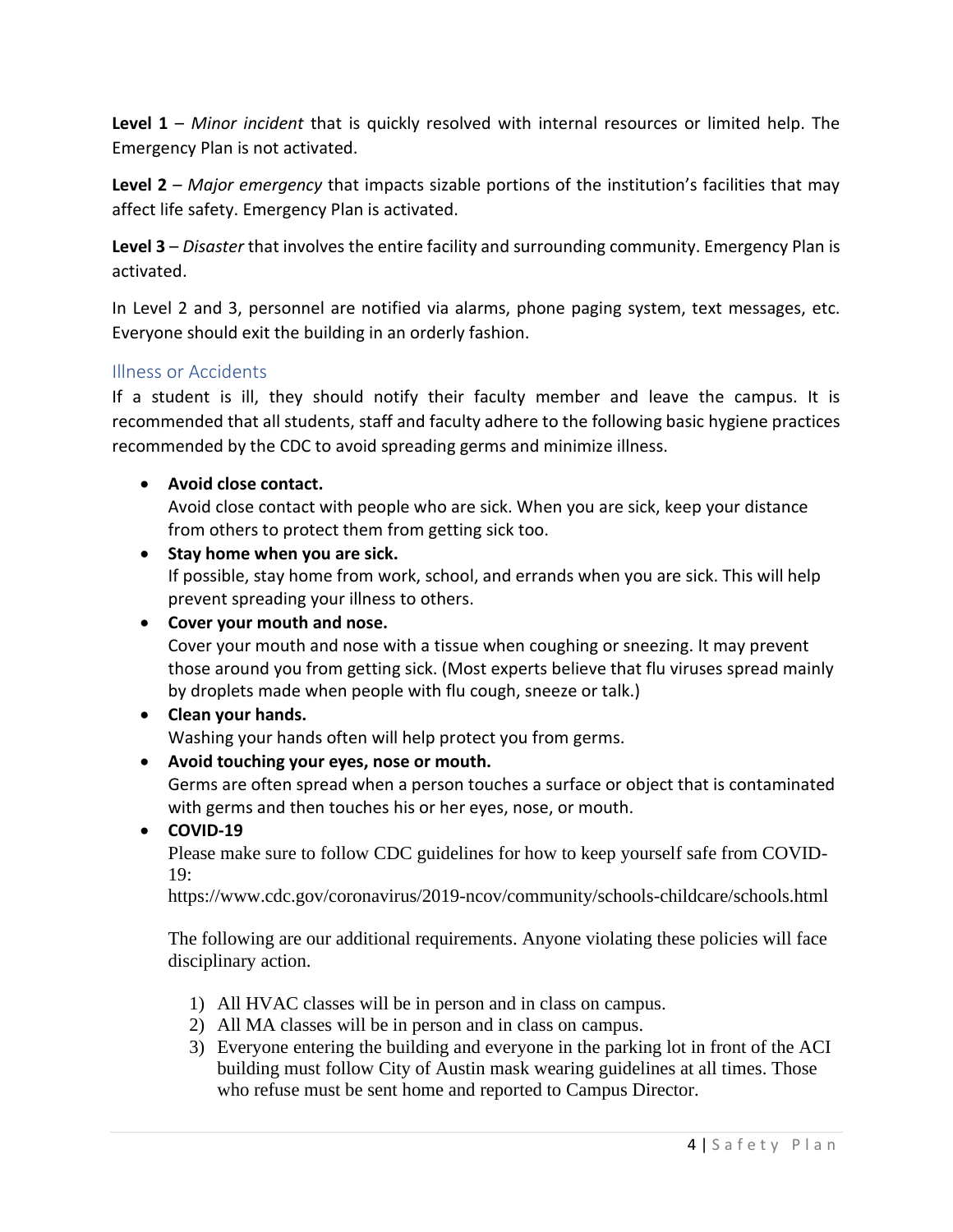- 4) Every single one of ACI's A/C unit thermostats must have the fan always be switched to ON position.
- 5) The exhaust fans in the two HVAC classrooms (light switch that is red) must be in on position all the time.
- 6) Staff must make every effort to wipe doorknobs with alcohol or disinfectant wipes at the beginning of their shifts. Contact Amanda Pincock for supplies.
- 7) Office staff should make every effort to meet students and clients outside under the tents if possible.
- 8) All current and potential students, employees or anyone who enters ACI campus who are sick in any ways or show the following symptoms must not enter ACI campus and must be turned away. These individuals must stay home and notify their instructor and Director of Student Services, Amanda Pincock (512-912- 9999).
	- (a) Fever or chills
	- (b) Cough
	- (c) Shortness of breath or difficulty breathing
	- (d) Fatigue
	- (e) Muscle or body aches
	- (f) Headache
	- (g) New loss of taste or smell
	- (h) Sore throat
	- (i) Congestion or runny nose
	- (j) Nausea or vomiting
	- (k) Diarrhea

If a minor accident occurs on campus, direct the student to the First Aid Kit or assist them in retrieving the necessary bandages. First Aid Kits are located on campusin the following locations:

#### **\*\*Common Area (next to the water fountain)**

For major injuries or accidents, dial 911 and keep the injured person calm and still until help arrives.

#### <span id="page-5-0"></span>Fire

If you suspect a fire, call 911 and pull the fire alarm.

Each room is equipped with an evaluation plan by the door. At the sound of a fire alarm, each person should exit the building in an orderly manner. The Director or other assigned staff member will ensure that all staff, students, and visitors are safely out of the building.

Fire extinguishers are in the following places on campus:

\*\*Common Area (next to the bathroom)

The campus holds at least one fire drill annually. The date of the last fire drill was: January 2020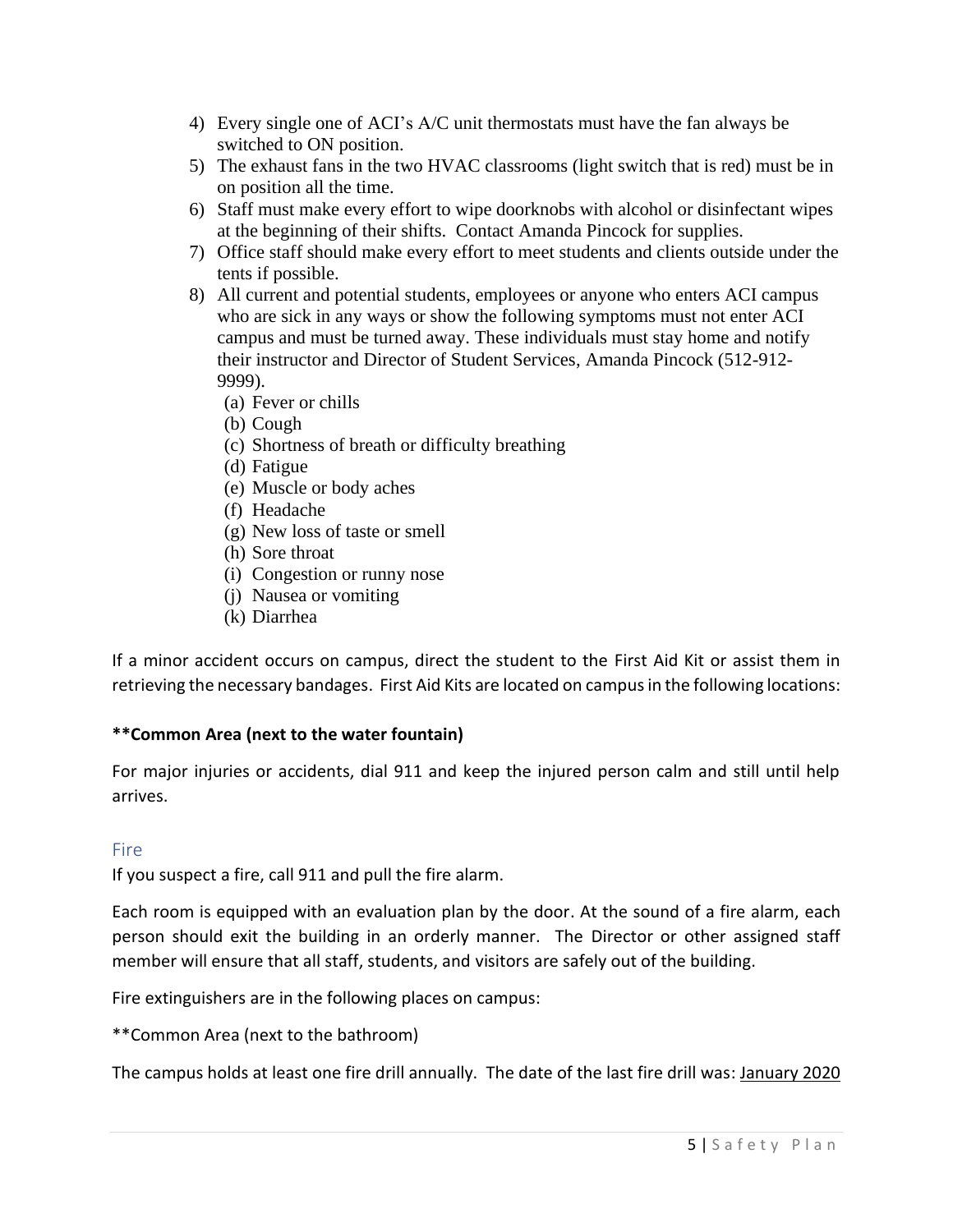## <span id="page-6-0"></span>Workplace Violence

Try to stay calm. Do not attempt to argue. Seek help as soon as possible and take cover. Never attempt to disarm or accept a weapon from the person in question. Report all incidents to your supervisor or the Director. In the event someone is known to have a firearm or other deadly weapon, an administrator should be notified immediately. Do not confront the individual yourself. If a firearm or other deadly weapon is pulled, remain calm. Without endangering yourself, do what you can to notify the Director, a faculty member, an administrator or other employee. Talk in a controlled manner with the individual.

In the event of an active shooter situation, all individuals should evacuate the building/area immediately to an area of safety and immediately call 911. Notify the Director and the administration. There are five additional suggestions offered in the event of an active shooter:

- 1. If you are in a room without a safe exit, shut the door, lock it and barricade it if possible. Once the door is secure, move away from it and lie on the floor. If the gunman begins shooting through the door, lying on the floor will minimize your chances of being struck by a projectile.
- 2. If you cannot get to a room with a lockable door, find concealment that is, hide and lie as flat on the floor as possible to avoid being struck by random bullets that may be sprayed by a shooter.
- 3. If you cannot find a lockable room and/or concealment and the shooter is immediately present, play dead.
- 4. If all else fails, give in to whatever demands are made by the shooter.
- 5. Also know that the school affirms your right to defend yourself against imminent danger. While such is not generally recommended in an armed encounter, if you are certain you will be harmed, fighting an attacker may be required and the right to self-defense is affirmed.

#### <span id="page-6-1"></span>Hostage Situations

In the event of a hostage situation, if you are not involved, quietly remove yourself from the area and call 911. Notify the Director immediately. Employees should stay away from the scene but attempt to establish a wide perimeter to prevent others from wandering into the situation. If you are part of the situation, remain calm, avoid quick movements and cooperate with the hostage-taker. If you wish to talk with the hostage-taker, *ask permission* to avoid further agitation of the individual. Stay alert and follow the instructions of the police and/or the hostage negotiator.

If a hostage situation occurs in your classroom or area of supervision:

1. Remain calm and controlled. Help your students stay calm. Avoid quick movements. Don't panic.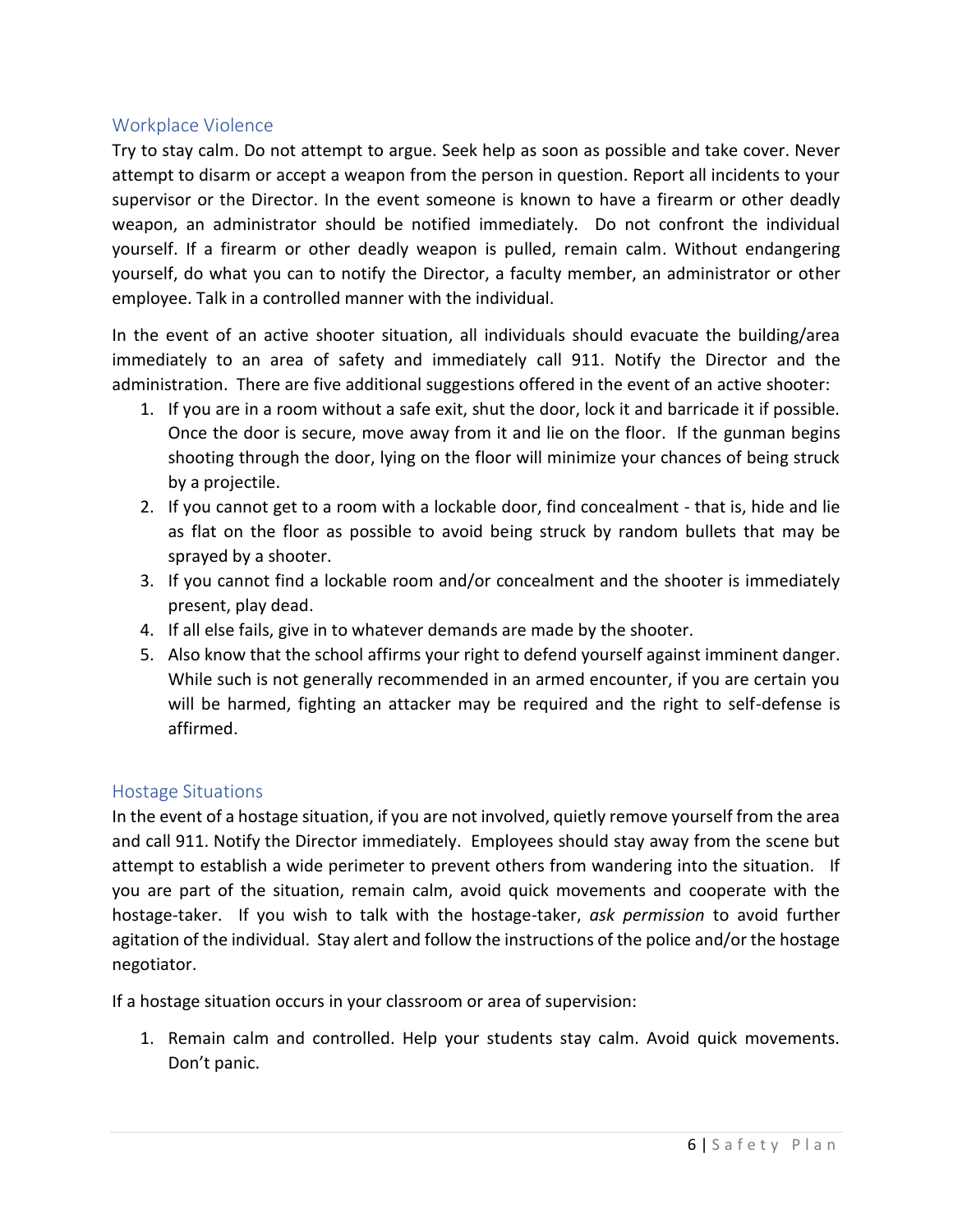- 2. Follow the directions of the hostage-taker. Tell your students to do the same. Do not try to attack or disarm the hostage-taker.
- 3. Do not bargain or negotiate with the hostage-taker. If you wish to talk to the hostagetaker, ask for permission to speak. Face the hostage-taker when speaking and do not crowd their space. Be respectful, never critical. You may tell a hostage-taker about your parents, spouse, or children. Do not argue.
- 4. Make a mental list of students from your class that day. Try to make a mental list of what happens during the incident.
- 5. Trust the police negotiators. Follow their instructions exactly.
- 6. Stay alert. Evacuate students first.

## <span id="page-7-0"></span>Odd/Suspicious/Concerning Behavior

You may occasionally encounter a student or colleague who displays behavior that may be considered odd, suspicious or frightening. Such behavior may include a sudden change in appearance and/or hygiene, threatening or inappropriate comments, disturbing or frightening ideas or thoughts expressed in writings and class assignments and rumors or gossip about a particular student or group of students. If you feel the student may be a danger to themself or others, you should report the information to the Director and/or to an executive level administrator. Any supporting information and/or documentation should be provided at the time of the report to help in the evaluation of the situation.

The Director will evaluate the situation, perhaps seek input from others, and decide as to how to proceed. While there are no sure and certain predictors of violence, there may be certain indicators that are observed to help guide the administrator in their decision-making process.

Warning signs of impending violence may include but are not limited to:

- 1. A known history of violent behavior
- 2. Displays of violence in writing or art. Sometimes violent or bizarre depictions can be products of a psychotic mind
- 3. Loneliness and social isolation
- 4. Stalking and other antisocial or extreme behavior
- 5. Whispering to oneself, taking an inordinately long time to answer a question, expressed suspicion that one is being followed, their conversations recorded or that people are watching them

Certainly, not all individuals that exhibit odd behavior are psychotic or violent. However, employees should "trust their gut" and report behavior and situations that do not seem "right".

Administrative and other professionals must carefully deal with situations involving behavior as described above. Often, disabilities that manifest themselves in the form of odd behavior may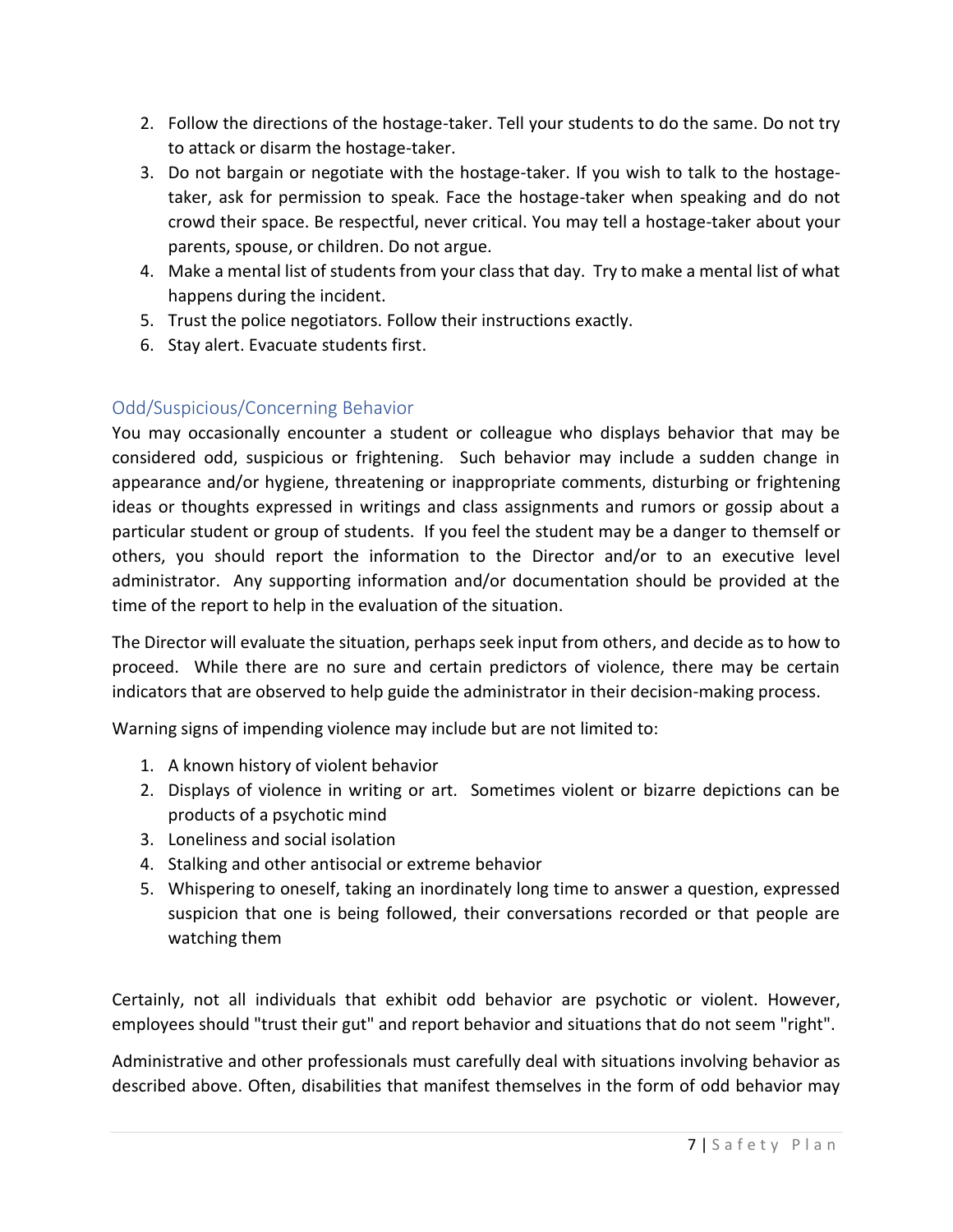simply be a byproduct of a disability and such may need to be accepted and accommodated in the normal course of the educational process. Administrators and staff must also understand the unique position in which they are in and the protections afforded disabled persons. Disabilities cannot usually be disclosed to members of the ACI community even to satisfy concerns over odd behavior. These situations require delicate and sensitive handling and due regard for not only the safety of the community, but for the privacy and well-being of the student who is the subject of the report. For these reasons as well as others, executive and administrative staff should take every report seriously and consider how best to deal with each situation. When dealing with a report of odd behavior, overreactions and under-reactions must be guarded against.

For faculty and staff who report concerning behavior to members of the administration, information cannot always be returned or provided to the reporting individual about a student's known situation because privacy laws usually shield students' mental illness from disclosure to most individuals. Even if a student is believed, by institutional officials, to be a threat to himself or others and is required to undergo a psychological evaluation, the written opinion of a licensed physician/psychiatrist is usually the deciding factor as to whether or not a student is committed for medical treatment and/or whether or not they will be allowed to continue in school.

## <span id="page-8-0"></span>Hazardous Chemical/Biological Warfare Exposure

All members of the school community are reminded to always be aware of the potential for exposure to hazardous chemicals and/or biological agents. Individuals who have responsibility for handling hazardous chemicals should insist upon proper training prior to working with hazardous chemicals.

Individuals should also be aware of the potential for exposure to chemical warfare that may include biological agents should the area be targeted for a chemical or biological attack. Individuals should follow the steps listed below to help minimize exposure and release of chemical or biological agents.

- 1. Do not open any container, envelope or package with unknown, suspicious or no return address. Do not attempt to investigate containers or packages that are leaking oil or powder residues.
- 2. If in doubt about an envelope or package, contact the Director. Leave the package untouched and undisturbed. Shut off all fans and/or ventilation that may be in the area.
- 3. If such an item is opened and it is reasonably believed to be biologically or chemically contaminated, shut off all fans and/or ventilation that may be in the area and contact the Director, who will notify municipal authorities. A building evacuation may be instituted using the same instructions as written in the fire alarm policy.
- 4. Secure the hazardous area and wait for further instructions from municipal authorities.
- 5. Students and other staff in the building need to remain in the parking lot away from the building until released by medical personnel.
- 6. Remain calm and follow all instructions.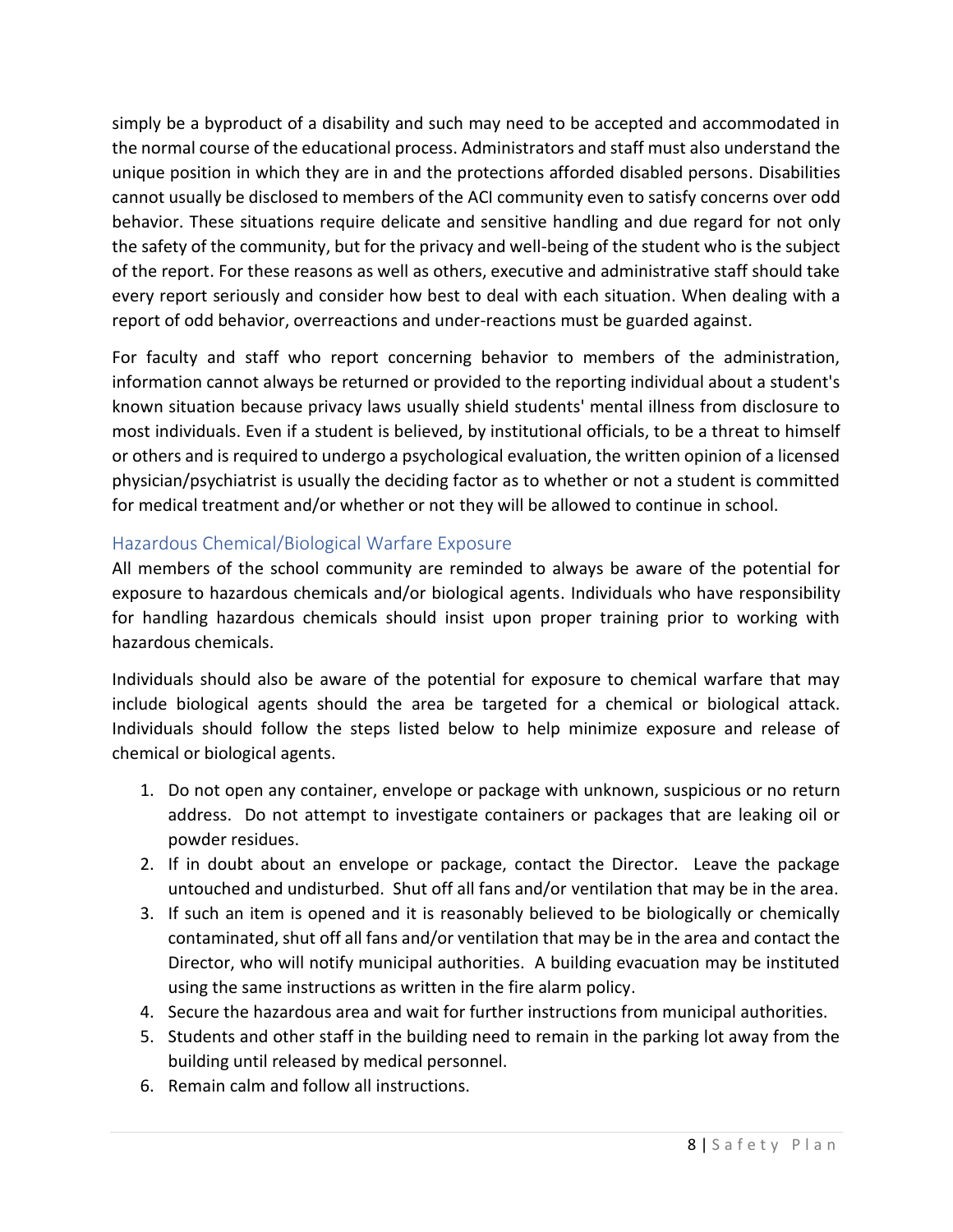## <span id="page-9-0"></span>Threats/Threatening Phone Calls

In the event of a threatening phone call, DO NOT HANG UP ON THE CALLER. Try to get as much information as possible. Be certain to write down the following:

- 1. Time
- 2. Phone number received from if known
- 3. Name of caller if provided or known
- 4. What type of threat (bomb threat, death threat, biological attack, etc.)
- 5. If a bomb or gun threat, where is the bomb or gun located?
- 6. If it is a bomb, when will the timer start or when will it explode?
- 7. Listen to surrounding noise (music, traffic, background noise) to see if anything sounds familiar to help narrow down where the caller is calling from.

Ask why they are doing this. Carefully document the answer.

- If the threat is made in writing, do not handle the document more than necessary and do not allow multiple people to touch the note. The Director or a school administrator will determine if a building or the campus is to be evacuated. The Director or their designee will make all decisions regarding the cancellation of classes.
- No one other than the Director should be notified about the threat until an initial evaluation of the situation is complete and local authorities and emergency responders notified. If evacuation of a building and/or the campus is deemed necessary, various methods may be used to avoid panic and to minimize danger to the ACI community.

#### <span id="page-9-1"></span>Robbery

In the event a cashier or other employee who is in control of institutional funds or assets is held up, that is, someone demands the surrender of cash or other valuable goods with the use of or threat of physical violence, the cash and/or goods being demanded should be surrendered immediately, particularly when the perpetrator is armed with a gun, knife or other deadly weapon. After a robbery has taken place, the victim and/or any other employee involved in or witness to the robbery should immediately contact the Director, who will immediately contact local police authorities. If possible, take note of the individual's height, approximate weight, hair color and length, eye color, facial hair, approximate age, any tattoos, scars or marks and any distinguishing speech pattern such as a lisp, stutter or repeated use of a word or phrase. Also make a mental note of the individual's clothing, the color and general condition of any clothes and shoes being worn.

#### <span id="page-9-2"></span>Death of a Student

If a student passes away on campus or during a School sponsored and/or controlled event, the Director will make the determination, at that time, as to who will contact the student's next of kin. Faculty and staff members are prohibited from releasing information of a student's death,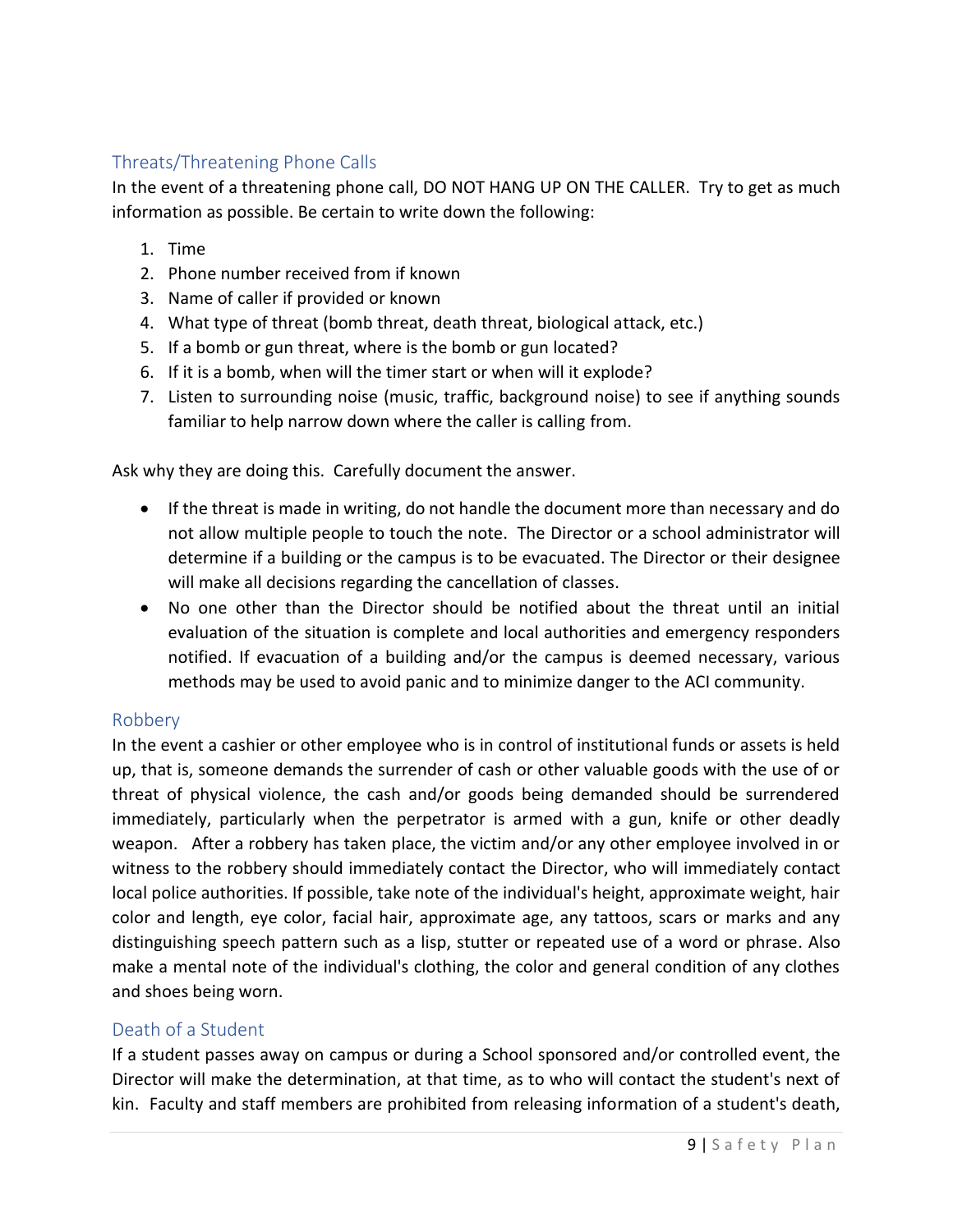when known, until proper notification is made to the next of kin. If a student death occurs, the scope of the response will depend on the situation and the circumstances surrounding the death. Each situation will be different and the institutional response will be in a manner subjectively deemed appropriate by relevant members of the administration. Efforts will be made to provide wellness sessions and, possibly, counseling sessions with licensed therapists if such need is apparent. Faculty and staff members are reminded that FERPA, HlPAA and other privacy laws continue to protect a student's privacy, even after their death, and, therefore, disclosure of information about a student's grades, attendance, health, etc., remain protected by relevant legislation. The release of personal data and/or information following the death of a student may violate applicable privacy laws and ACI employees are cautioned to continue to follow institutional policies and privacy laws from the local, state and federal levels.

#### <span id="page-10-0"></span>Power Outage

In the event of a power failure that is not related to any other type of emergency/crisis, instructors should, during the day and if their classroom is equipped with windows, open the blinds and continue with their lecture/class discussion with as little interruption as possible. The learning process is normally not warranted for a non-weather-related power outage.

The decision regarding whether classes will be canceled will be made by the highest ranking administrator. Once power is restored, all operations should return to normal as quickly as possible, report any problems, concerns or issues that arise during a power outage to the Director or the administrative office.

# <span id="page-10-1"></span>Severe Weather Emergency Procedures

**Earthquake:** Although Texas is not prone to earthquakes, they are a possibility. In the event of an earthquake, seek shelter under a hard surface such as a sturdy desk, counter, table or stand in a doorway or corner of a room. If you are outside, move to an open area away from buildings, trees, light poles and power lines. After a quake, gather your valuables and leave the building quickly. If necessary, assist those with mobility impairments or disabilities. Assist those with injuries but do not move seriously injured people unless remaining in the building poses a greater risk than their apparent injuries. Following a quake, aftershocks will likely follow and while aftershocks are usually less powerful than the original quake, they may still be strong enough to bring down weakened structures. For this reason, evacuation to a safe zone away from buildings, power lines, trees, etc., is indicated.

**Severe Thunderstorms**: Do not use the telephone, stay away from windows and doors, keep the use of electrical devices to a minimum. Stay alert for possible flooding.

**Tornadoes:** Tornado Watches do not require taking shelter. If a warning is issued, shut off electrical equipment and take shelter immediately, do not go outside, move away from doors and windows, get as close to the floor or under a table or desk.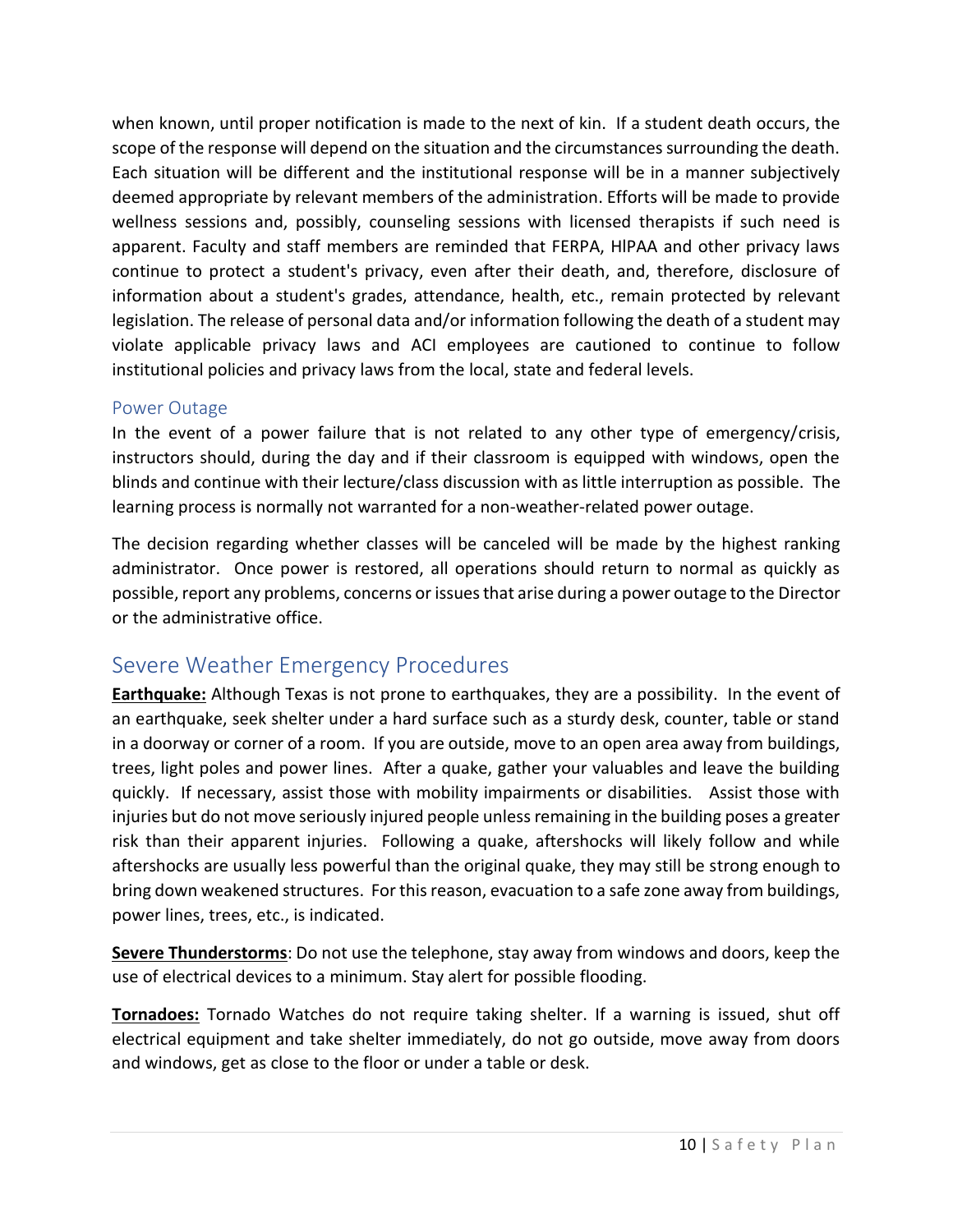**Flooding:** A flood warning means flooding is imminent. If evacuation is not possible, go to the highest location in the building. If you choose to evacuate, do not walk or drive through running water.

# <span id="page-11-0"></span>Evacuation

A building evacuation is mandatory whenever a fire alarm sounds or when instructed to do so by the Director or other official. Emergency exits should be marked and prominently displayed throughout the building. The Director will ensure that everyone has left the facilities.

#### Action Plans for Specific Emergencies (continued)

- o Use extreme caution when walking or driving outside
- o If you must travel:
	- Travel during the day light
	- Stay on main roads
	- Carry emergency supplies and kits
	- Dress warm to prevent frostbite or hypothermia

#### EMERGENCIES RELATED TO THE FACILITY

- **Fire**
	- o Activate the nearest fire alarm pull station
	- $\circ$  Call 911 and state your location, exactly where the fire is located, and if there are any injuries
	- o Stay on the phone until released by the dispatcher
	- o Notify official in charge
	- $\circ$  Warn others to evacuate and help those needing assistance in the immediate area
	- o Contain the fire by closing windows and doors (do not lock) as you leave
	- o Do not open doors that are hot to the touch
	- o Open cool doors slowly to ensure smoke is not blocking your route
	- o Be prepared to crawl, if necessary
	- o Go to the nearest exit in the building
	- o Move to a clear area at least 500 feet away from the building
	- o Keep streets, fire lanes, fire hydrants and all walkways clear for emergency personnel
	- o Do not re‐enter the building until you are directed to do so by emergency personnel

#### *How to Use a Fire Extinguisher*

- $\circ$  If the fire is small, and it falls within the scope of your abilities, deploy a fire extinguisher
- o Keep your back to the exit; NEVER place the fire between you and the exit
- o Remember PASS
	- $\blacksquare$  P = pull the pin
	- A = aim the nozzle at the base of the flame
	- S = squeeze the trigger
	- S = sweep the fire extinguisher from side to side

#### *If you CATCH ON FIRE*

- o DO NOT run
- o STOP, DROP, and ROLL

*If caught in smoke*

- o Drop to hands and knees; crawl towards the exit
- o Stay low
- o Breathe shallowly through your nose; use a shirt or towel as a filter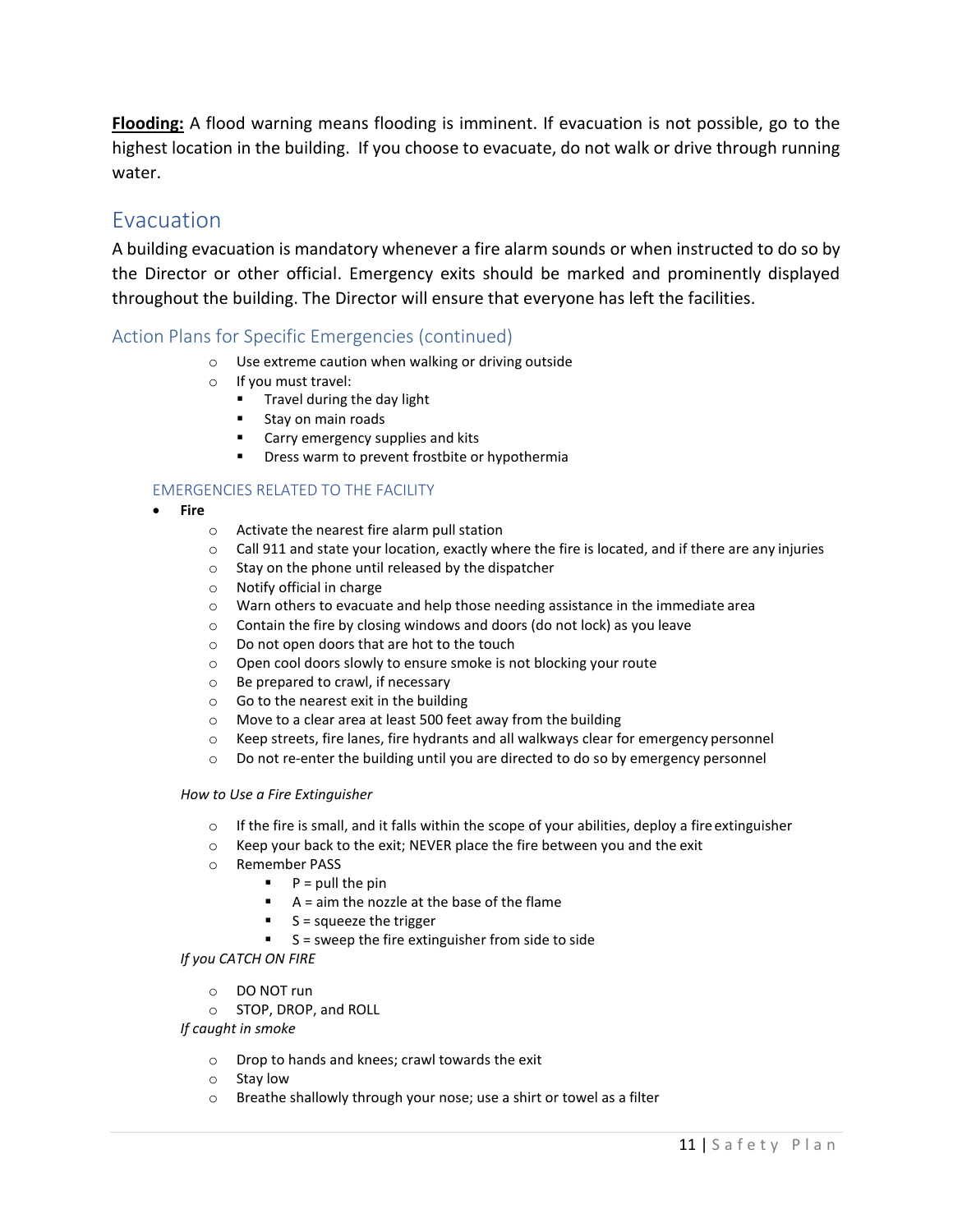o Hold your breath as much as possible

*If forced to advance through flames*

- o Hold your breath
- o Move quickly
- o Cover your head and hair
- o Keep your head down and your eyes closed

*If you are trapped and cannot evacuate*

- o Close any doors between you and the fire
- o Wedge towels or other cloth materials along the bottom of the door to keep smoke out
- o If you need air, break a window only as a last resort
- $\circ$  Hang a towel or cloth material from the window as a signal you are trapped
- $\circ$  If someone is disabled and cannot use the stairs, get into the stairwell landing, closing doors behind
- o Notify emergency personnel of your exact location (stairwell No.1, 3rd floor landing)

• Active Shooter

- o If possible, exit the building immediately
- $\circ$  Call 911 and state your location stay on the phone until released by the dispatcher
	- Provide the number of suspects
	- Give subjects' physical description
	- Subjects' location or direction of travel
	- Weapon information
	- Number of victims and type of injuries
	- **■** If you cannot speak, leave the line open to allow dispatcher to hear what is going on
	- Notify official in charge
- $\circ$  If you cannot exit, get out of the area immediately
- o Get behind closed doors in a locked or barricaded room
- o Turn phone on silent or off to eliminate pinpointing your location
- o Stay away from windows
- o Look for alternate escape routes
- o Never move in a straight line, a zig‐zag pattern make a more difficult target
- o Position yourself for the element of surprise, if the shooter enters
- o Remain calm
- o Follow all directions given to you by emergency personnel
- o When exiting the building, keep your hands raised in front of you so that responding police see that you are not the shooter
- o Move to a clear area at least 500 feet away from the building
- o Keep streets, fire lanes, fire hydrants and all walkways clear for emergency personnel
- o Do not attempt to confront the shooter, unless as a last resort
- o Taking out the shooter is a serious decision ONLY YOU can make
	- Maintain a survival mindset
	- Identify improvised weapons
	- **■** Throw items at the shooters face to cause distraction and disrupt his aim
	- Attack in a group creating multiple points of opposition
	- Swarm the shooter and control his extremities and head
	- Pin him to the ground
	- Continue to fight until you are certain he is no longer athreat
	- Move weapons away from the shooter. DO NOT pick them up

#### *Law enforcement's #1 priority is to CONTAIN & NEUTRALIZE the shooter*

- o Responding officers are trained to proceed directly to the shooter
- o If you encounter police, keep your hands visible and follow commands given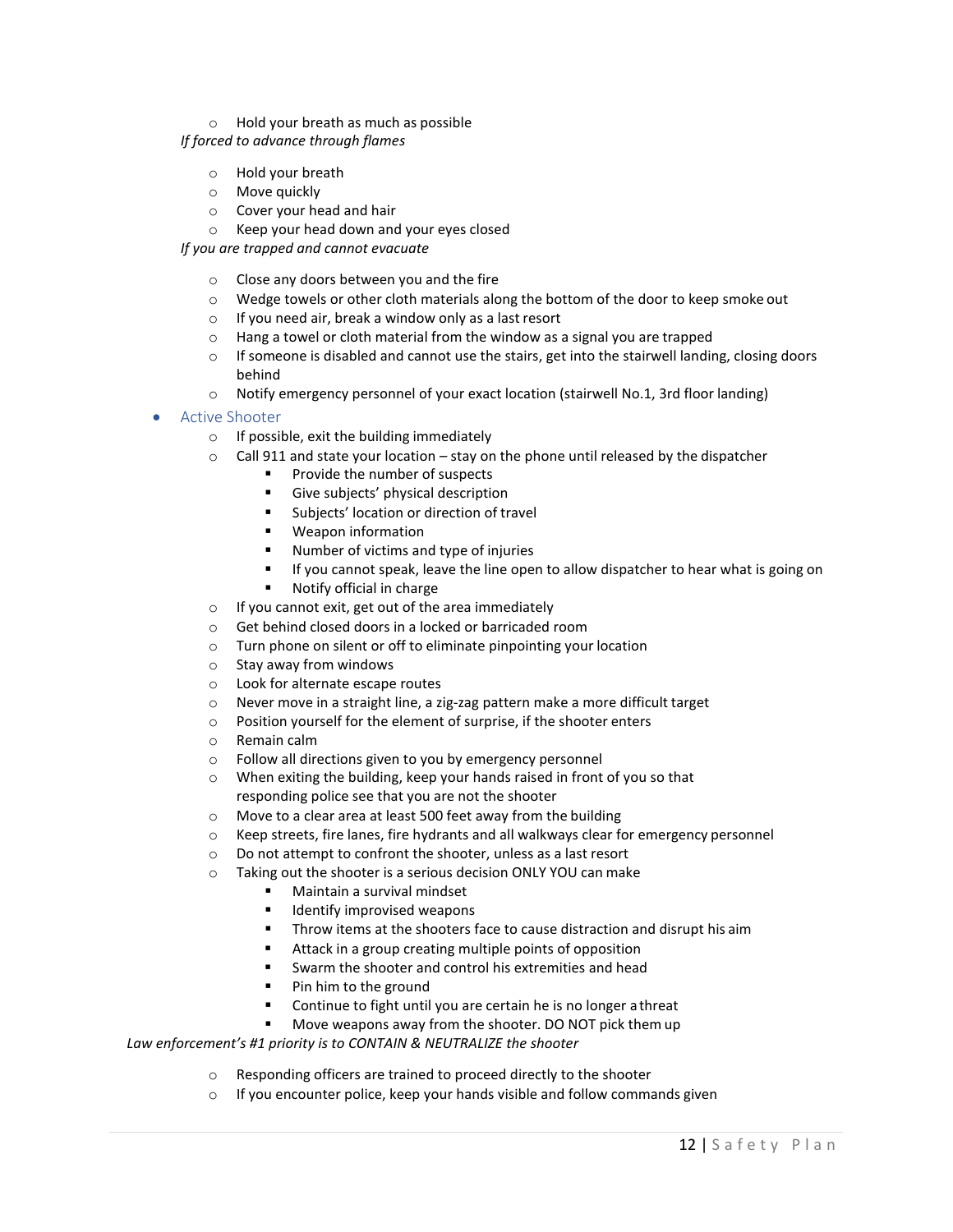- o You may be told to get on the ground
- o You may be restrained

#### • Building Evacuations

- o Know all the evacuation routes of the building
- o Take personal belongings and weather appropriate clothing
- $\circ$  If time permits, secure any hazardous material or functioning equipment prior to leaving
- o Proceed in an orderly fashion to the nearest exit for the building
- $\circ$  Move to a clear area at least 500 feet away from the building and proceed to a designated evacuation area
- o Keep streets, fire lanes, fire hydrants and all walkways clear for emergency personnel
- o Take inventory of all personnel evacuated from the building
- $\circ$  Report missing persons (and last known locations) to emergency personnel
- o Do not re‐enter the building until you are directed to do so by emergency personnel
- o Secure all doors
- $\circ$  Call 911 and state your location stay on the phone until released by the dispatcher

#### • Bomb Threat

- o Remain calm on the phone with the caller
- o Get as much information as possible from the caller
- o Take notes about the caller, such as, demeanor, tone of voice, location and time of detonation
- o If a written threat‐do not touch or move anything
- o Preserve the scene for officials
- o Notify official in charge
- $\circ$  Call 911 and state your location stay on the phone until released by the dispatcher
- o Search public areas for any suspicious packages or objects
- o If found: Do not touch
- o Evacuate area
- o Notify bomb squad upon arrival

#### **Earthquake**

- o Drop to the ground
- o Take cover under a sturdy desk, table or in a doorway
	- If no cover is available, drop into the fetal position, tuck your head into your knees and cover your head with your arms
- o Do not run outdoors

*After Shaking Stops*

- o Do not use matches/lighters or other sources of ignition
- o Power outages may occur; fire alarms and sprinklers may be activated
- o Leave the area if you smell gas or chemical fumes
- o Be prepared for after shocks
- o If you are properly trained and are able, provide assistance to victims
- o Open doors carefully
- o Watch for falling objects

*If Trapped*

- o Do not use matches/lighters or other sources of ignition
- o Cover your mouth and nose with cloth to protect against dust
- o If you are properly trained and are able, provide assistance to victims
- o Do not move about or kick up dust
- o Signal for help by whistling or tapping on the building
- o Shout only as a last resort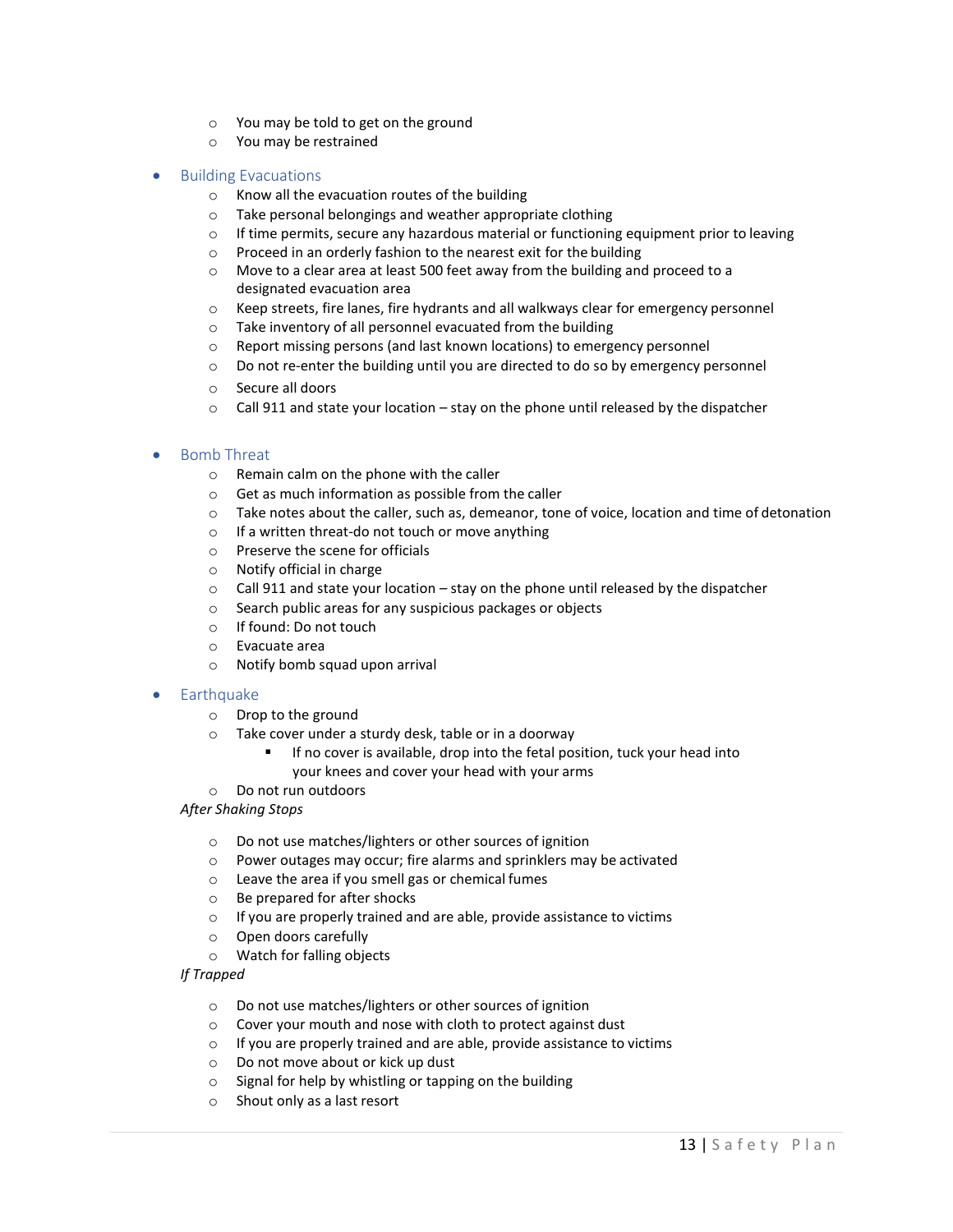- Power Outage
	- o Remain calm and provide assistance to others if necessary
	- o Move cautiously to a lighted area
	- o Exits may be indicated by lighted signs of the emergency power that is operating
	- o Turn off and unplug computers and other voltage‐sensitive equipment
	- o When notifying the Campus Support Center be prepared to indicate:
		- What areas are affect by the outage
		- How long the power has been out
		- Any significant damage or other utility failure
		- Any injuries

#### • Suspicious Activity

- o Do not confront the person exhibiting the behavior
- o Do not block a person's access to an exit
- o Notify official in charge
- $\circ$  Call 911 and state your location stay on the phone until released by the dispatcher
- $\circ$  Describe suspicious behavior by stating what you saw, where it happened, when it happened, why it was suspicious to you, and how you can be contacted for further information
- Suspicious Packages
	- o Do not touch, open or disturb the package or object
	- $\circ$  Leave the package on a desk or in an area where it can be monitored and left undisturbed
	- o Notify official in charge
	- $\circ$  Look for misspelled words, no return address, excessive postage, foreign country origination, poorly typed/written, protruding wires, oddly shaped, rigidity or bulkiness, strange odors, wrongtitle
	- o with name, or addressed to title only, stains and excessive taping orstring
	- $\circ$  Do not use any wireless devices within 500 feet of the package or object
	- $\circ$  Call 911 and state your location stay on the phone until released by the dispatcher
	- o Notify official in charge and be prepared to evacuate
	- o Meet with officers immediately upon arrival

#### • Vapors, Fumes and Gas Leaks

- o Do not pull fire alarms
- o Do not touch light switches or electrical equipment
- o Clear the area
- o Notify official in charge
- $\circ$  Provide as much information as possible to the Campus Support Center, including what the smell is, where it is coming from, and if there are any injuries

#### • Hazardous Materials

For a hazardous material spill, incident or release for which assistance is required

- o Do not handle the material
- o Do not clean the material
- $\circ$  If indoors, close the doors in order to isolate the area and move to a safe location
- o Turn off the HVAC
- $\circ$  Call 911 and state your location stay on the phone until released by the dispatcher
	- Provide as much information as possible to the dispatcher, including the name and quantity of the material, the specific room number, whether any one is injured or exposed to the material
- o Notify official in charge

 $\circ$  Do not leave the safe area you are calling from as you may need to be decontaminated *If contaminated with wet chemicals*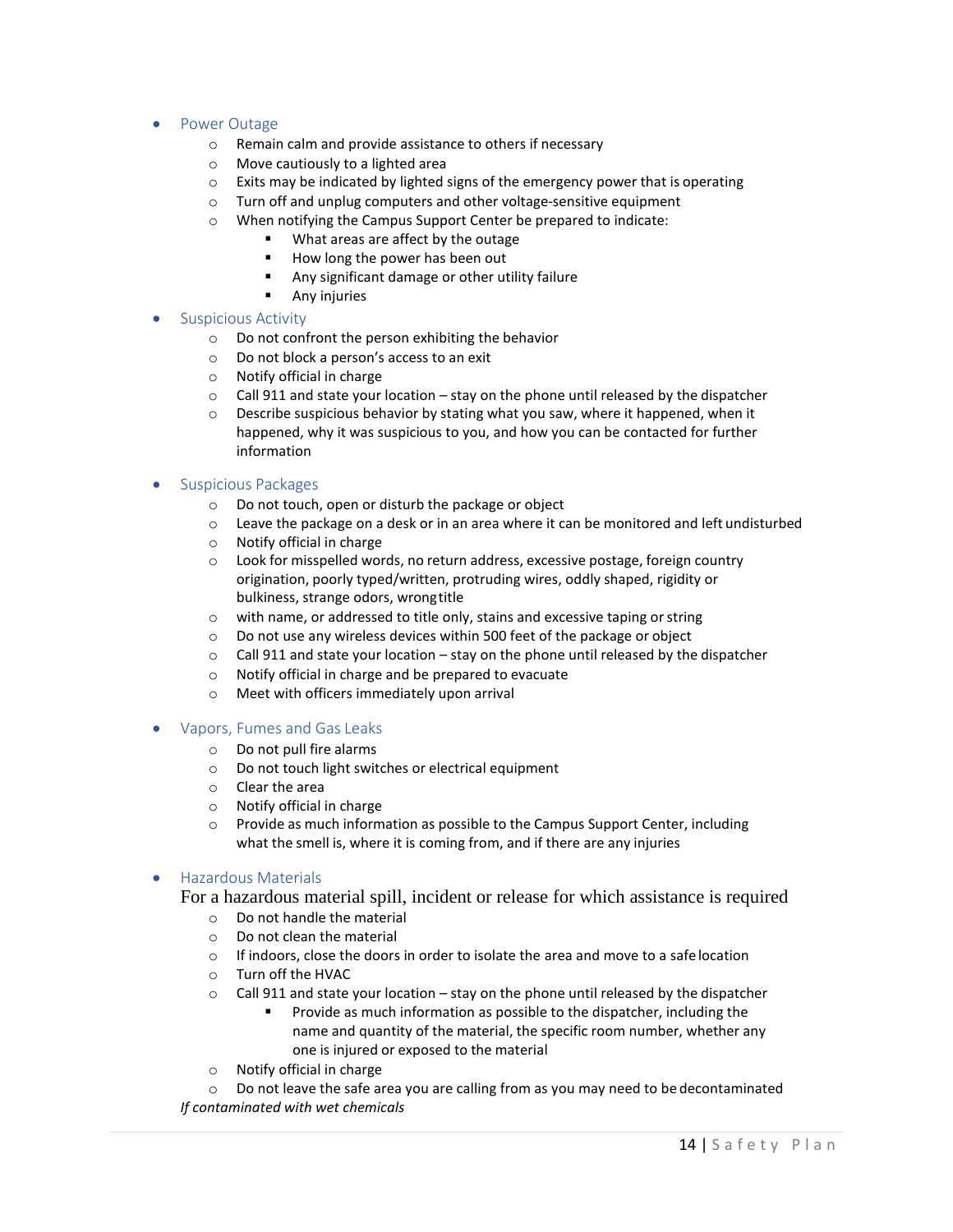o Flush with water and soap; do not rub the chemical into your skin *If contaminated with dry chemicals*

- o Using gloves, brush from skin
- o Remove all contaminated clothing
- o Once chemical is removed, flush skin with cool water

# <span id="page-15-0"></span>Summary and Review of Plan

ACI strives to operate the safest institution possible by planning for and taking preventative measures against emergency/crisis situations. To plan for each emergency or crisis would be practically impossible and the scope of this Plan is not intended to address every possibility. This Plan does seek, however, to provide faculty and staff members a framework of actions and responses that may help mitigate the damage and trauma that may be associated with a given event. This plan is reviewed and revised on an annual basis. If you, as a valued employee, have any suggestions or ideas for improvement to the plan, please contact the Director.